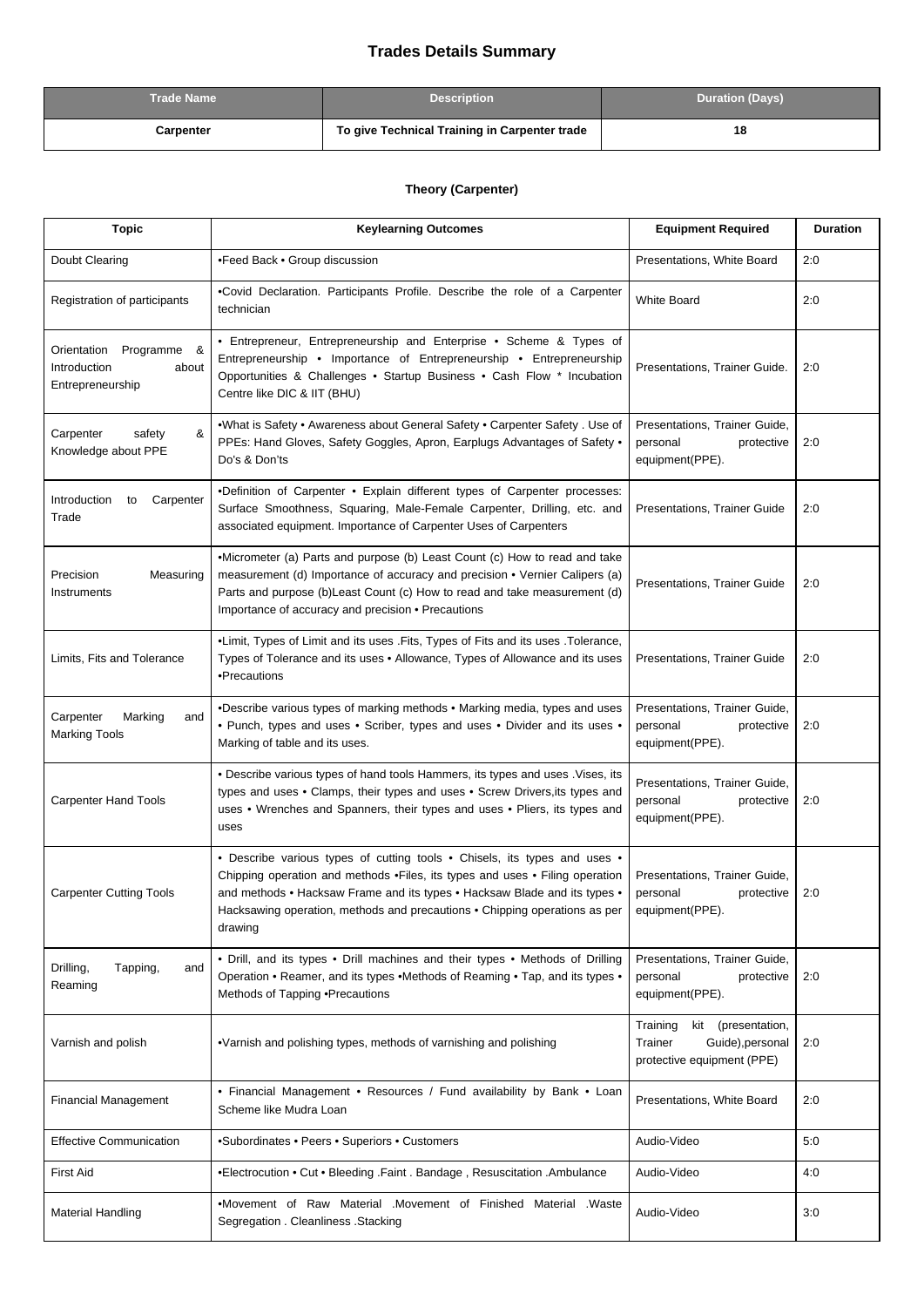| and Units   | • Knowledge of Measuring tools and units • Measurement and different types<br>Carpenter Measuring Tools   of measuring tools • Steel Rule, types and its uses • Try square, types and its<br>uses . Calipers, types and its uses . Measuring units: M.K.S.,C.G.S. and<br>F.P.S. • Precautions | Presentations, Trainer Guide | 2:0 |
|-------------|-----------------------------------------------------------------------------------------------------------------------------------------------------------------------------------------------------------------------------------------------------------------------------------------------|------------------------------|-----|
| Valedictory | .Work Ethics . Personal Financial Planning . Health                                                                                                                                                                                                                                           | Presentations, White Board   | 2:0 |

## **Practical (Carpenter)**

| <b>Topic</b>               | <b>Keylearning Outcomes</b>                              | <b>Equipment Required</b>                                                                                                                                                                                                                                                                                                  | <b>Duration</b> |
|----------------------------|----------------------------------------------------------|----------------------------------------------------------------------------------------------------------------------------------------------------------------------------------------------------------------------------------------------------------------------------------------------------------------------------|-----------------|
| <b>Carpenter Practical</b> | •Sawing practice:                                        | use of different types of the<br>saws Ripping, cross cutting,<br>curve cutting, oblique sawing<br>etc: Use of the bench hook,<br>bench vice, bench stop etc                                                                                                                                                                | 5:0             |
| <b>Carpenter Practical</b> | . Hand Tools and portable power tools-curve cutting saws | compass saw, coping saw,<br>bow<br>fret<br>saw,<br>saw<br>etc-description, types, size,<br>use, care and maintenance<br>Sharpening and setting of<br>saws Portable circular saw<br>and its uses.                                                                                                                           | 5:0             |
| <b>Carpenter Practical</b> | •Planning practice:                                      | Demonstration and uses of<br>the planes Setting of the<br>holding,<br>Planning<br>plane<br>techniques Planning face<br>side, face edge, use of<br>marking gauge etc                                                                                                                                                        | 6:0             |
| <b>Carpenter Practical</b> | •Chiseling Practice and multiple chiseling practice      | Demonstration and use of<br>different types of chisels.<br>Chiseling along the grain,<br>across the grain of the<br>vertical,<br>horizontal<br>etc.<br>Grinding. sharpening<br>and<br>honing of chisel Holding<br>tools-Clamps, G or C clamp<br>or cramp, sash /T bar<br>cramps, saw sharpening vice<br>carpentry vice etc | 8:0             |
| <b>Carpenter Practical</b> | •Safety precautions:                                     | Safety precaution of the<br>carpentry<br>hand<br>tools<br>Workshop<br>discipline<br>and<br>safety,<br>first<br>aid<br>etc<br>Introduction to the trade and<br>to carpentry hand tools, their<br>classification, names and the<br>uses Measuring, making and<br>testing tools, types, sizes,<br>uses, etc                   | 8:0             |
| <b>Carpenter Practical</b> | .Joint practice- Demonstration and making framing joints | Having joints, trenching and<br>housing joints, Mortise and<br>tenon jonts, plain hunched<br>tenon and mortise, MITRE<br>tenon and mortise joint, stub<br>terion, bare faced tenon,<br>bride joints etc (any three of<br>the tenon and mortise joint)                                                                      | 8:0             |
| <b>Carpenter Practical</b> | Boring tools Description and types:                      | Country drill, hand or ratchet<br>brace,<br>breast<br>d-parts,<br>functions, since and use<br>Portable<br>electric<br>drilling<br>machine-description,<br>uses<br>Drill bes-type, size and uses                                                                                                                            | 6:0             |